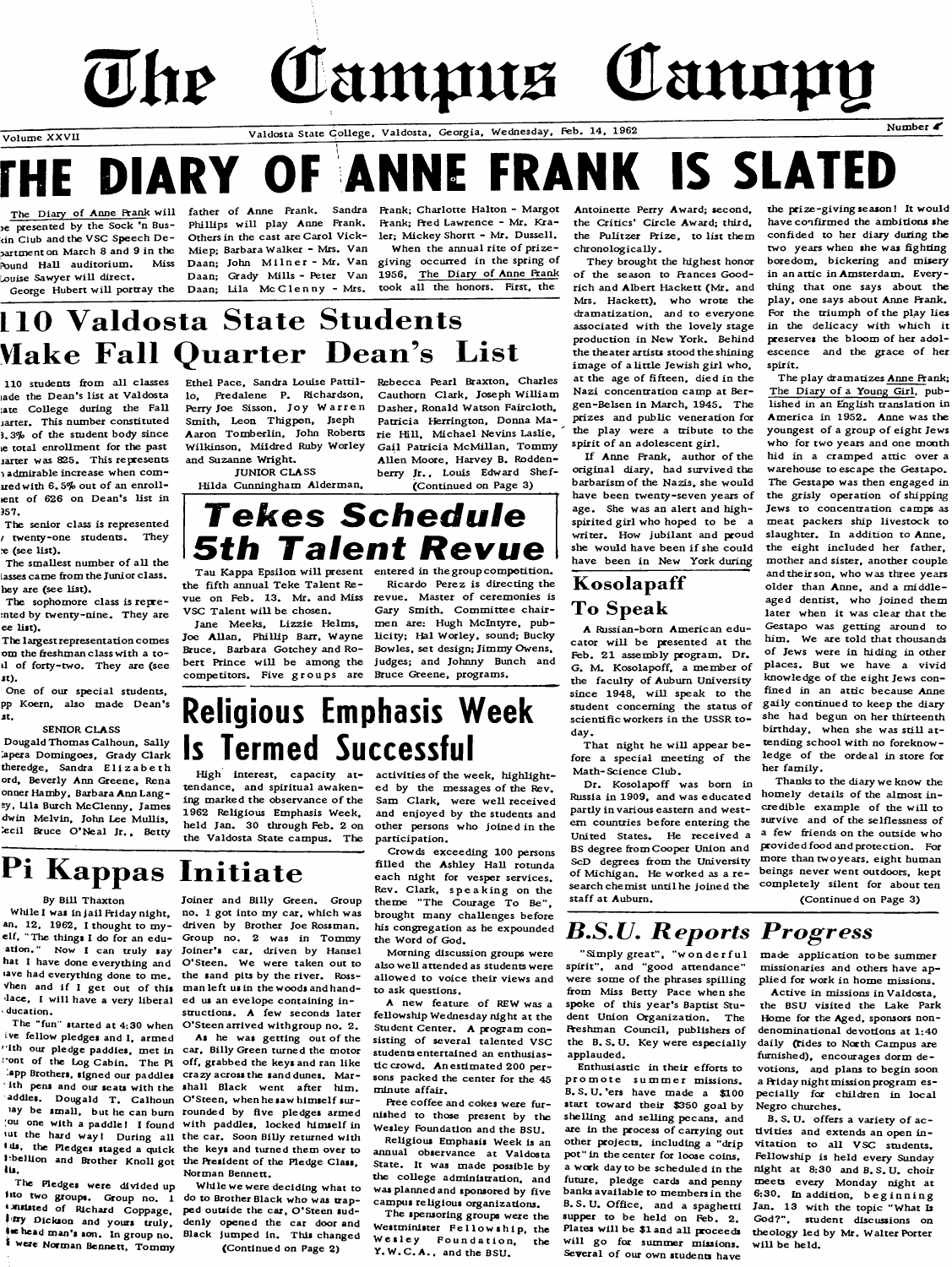## Land of the Rising G.O.P.

#### **By Louis ShefHeld**

 $\epsilon \rightarrow -\infty$  ,  $\sigma$ 

On Feb. 12 the voters of the city of Valdosta will have a new **experience.** A slate of Republican **candidates have qualified for city council positions, offering opposition to the Dem ocrat Party for the first time since reconstruction days. This grass-roots de**velopment is another big step in the growth of the two-party system in Georgia and the rest of the **South.**

Valdostans will not be alone in **having a w idened choice, for state** G.O.P. leaders have already announced the choice of Ed Smith of Columbus as their gubernatorial candidate in the election this fall. **Republicans will undoubtedly en**ter three of four congressional races in the general elections and probably some will be in local **contests. Winners in the recent** Atlanta municipal election in**cluded two Repeblican municipal candidates.**

**These instances are to point out** the dimise of the prevailing oneparty system. Of course, Demo**crats c la im that we have had two parties for years - (1 ) Democrats** in office and (2) Democrats who want to be in office: but the time is rapidly approaching when real two-party governments will exist at state and local levels.

Porhaps the chief cause of the **ro\* A.alof the Republican party in 7 ^ South is a rea lization by the ' peop le that no longer does the**

**views. In recent years the party has been taken over nationally by** the liberal wing, while the Re**publicans have been swinging over to the conservative side. Southerners are predominantly conservative people; therefore,** the G.O.P. are finding more acceptance in Dixie.

**A third asset to the G . O. P. in** Georgia is the presence of the county unit system of selecting Democrat nominees. The merits and the liabilities of this election procedure will not be discussed here; however, the general elec**tion offers an escape route to the** growing number of voters who are **dissatisfied with the system.** While the sparsely-populated ur**ban voters have a greater chance** of voicing their views in the general election. Unless the county unit system is repealed or

**Another impertant factor in** favor of the Republicans is the conclusion being reached by many **that true democracy requires tw o** strong pelitical parties. When **voters have no choice, they are not a llow ed their rightful voice in** government. It is more difficult for political machines to survive when both parties are active. **Opposition leads to compromise. Comprom ising prevents radicals** on either side from ramming **through legislation favoring only a few wh ile being repulsive to many.**

**Dem ocrat Party represent their greatly adjusted, the outlook is for the urban voters to take the** advantage that the general elec**tion presents.**

our plans rather suddenly. We **then concluded that O'Steen w anted the keys and we wanted him . So we just stood there looking at two very scared Pf Kapp Brothers. H na lly O'Steen gave up and got** out of the car. We had him lean **against the car and Norman gave** him one with his paddle that sounded like a rifle shot. Al**though we gave him the keys, he** wasn't able to drive for a little **wh ile .**

We then started walking toward **the highway. Just as we got there, some kind soul stopped and gave us a ride. About a m ile down the highway his car gave up** and he ended up walking with us. **We found our cars at Squire's Grocery . I hadto almost tear my car apart to find my keys which Rossman had hidden.**

**in stall 6. When wc got there, we found that Norman had dis**covered our clue, so we helped **find his. Our new instructions said to proceed to Five Points, stand** under the traffic light on Highway **41, walk 75 steps north, 140 steps to the right and look around** a sign. Both of our groups found **our Instructions, My instructions said to proceed to the Country** Club Golf Course and look for an **ohjsrcr, witlcli had to be signed** by Benny Misseum, Rouse Valloton and Nelson Warwick. All we knew about this object was **€has it had a number i on ir. Meanwhile Normen's instructions** asnt las group south of the tracks.

a a strategia de la composición de la composición de la composición de la composición de la composición de la <br>Descrita de la composición de la composición de la composición de la composición de la composición de la compo

Our instructions told us to go to find ours, we would tell them **the State Farm er's Market and look where their ob ject w as. W e w ou ld** With nothing to go on, we start**ed searching for this unknown ob**  ject. We didn't think to look in the first hole, which was our big **m istake, because that was where** this object was. We looked in **trees, garbage cans and even in the woods, but we found nothing.** We finally came to hole 15. When I took out the flag and looked. I found the object which we **were looking for. This was great** except for one thing. The object **had no. 2 written on it which** meant that it belonged to Norman's group. Sadly we continued **our search. We wa lked the entire g o l f course without finding our ob ject . For that matter we never even found hole 18. 2 or 1. Just as we started over agath wc found** group no. 2. We made a deal with them. If they would help us **have never found hole 1 I f the** night watchman, coming to see what we were doing, had not **shown us where it was. Ours** was in hole 1. Norman's **ob ject had to be signed by L. O . Smith, Turner Jolinson and last** but not least, Mayor Oliver. These people were at a Chamber of Commerce Party in the Clubhouse. Therefore we had to crash this party to find these people. If you think that was a riot, wait until I tell you what these two objects were. Can you imagine asking the Mayor of Vaidosta to sign a pair of underwear? Yes, that last sentence was not a misprint and you read it correct! We

**Still another advantage for Republican growth in the South is** the change in the composition of **the pubulation. Southerners are moving north, and Northerners** are moving south. Many of the **Northerners** entering Dixie are **Republicans, while most of the** existing Southerners are Demo**crats. The result is the swapping** of Democrat votes for Republican **voters, with Southern Republicans ga in ing .**

**Not to be overlooked as a Repub lican asset is the em ergence** of a new generation. Gone is the bitterness toward Republicans because of the reconstruction. The **party can now be judged on its** present merits instead of its mistakes in the past. Young people **are noted for their desire to change** things. In Georgia and the rest of **the South a change means more Republican power and less for the Dem ocrats.**

It is impractical to believe that Republican Smith will be **Georg ia's next governor, and** perhaps G.O.P. efforts in Valdosta will fail in the February election; but a foundation for the future is being laid. A two-party system will evolve in Georgia. **When it does, much more good** can be accomplished.

Some of his likes are ADPi's. **K D 's and AED 's. He dislikes**

#### Saturday classes, tests, gettin **up on time and homework.**

**No one but a FTat boy coal** stuff into one pocket a little blac book, his allowance, a comb, picture of his gal, an "Age of **Adventure ' and "Z en Buddisim"** and a pack of Winstons.

#### **(Continued from Page 1)**

found all these people except **Rouse Valloton, whom we got out o f bed .**

We wearily reported back to **our brothers. They then sent my** group to the south end of town **where we were suppesed to wait for the brothers. I stopped at the intersection where Patterson runs** into Ashley Street. Before I even turned the motor off, the cops had us. They said that someone re**perted that a green and white '55** Chevy had been driving wildly all over the north end of town. I pro**tested vio lently but it was no use; they hauled us in . My only** thought was, "We are caught in **O 'S teen 's trap ". Man, did his fe llow cops ham it up. They then put us in a room whiic they debated what to do with us. One** of them said, "Your muffler is a little loud". I thought fast and replied, "It has a hole in it".

## **EDITORIALS**

#### **By E. Leonard**

Lost between the security of **being chased by girls and the in**  security of chasing girls is a clever group of beings known as **Ra**ternity boys. They are available **in various sizes and shapes and** states of economic depression. **They can be found anywhere in class, the student center, dorm ,** House-in-the-Woods, or hitchhiking from Fargo. They are **always in debt. Sororities love them , the faculty tolerates them , the Campus Canopy writes about** them, fathers support them.

A fraternity brother is lazi**ness with a guitar, bravery with** a Brubeck record, and wisdom with a Gabard test. He has the enthusiasm of a turtle, can dance **like an elephant, smooth talk like a cassanova, and when he wants something it is usually connected** with week-ends and holidays.

**He likes to spend some of hi** time thinking about girls, some playing records, some going **h parties, some playing pranks,** some rushing and the rest fool. **ishly.**

A Fratboy is a boy you can take off of your list but not out of you mind. You can give him back **his pin but you can't get you** heart back. Give in! He is you once in a life-time, true-blue **dream boatand your good-for-no**thing ideal. All of your thought **mean nothing when your Frai** friend looks at you with those **coo l, understanding eyes and** says, "Hi ya babe."

## **The Campus Canopy**

**W M le we were coo ling o ff in the C ity Jail, Norm an's group was** having troubles of its own. The **Brothers jum ped on Norman with** the intention of handcuffing him to a fire hydrant downtown. When they grabbed him, Billy Green ran down an alley. It took seven Brothers to hold down Norman. **As soon as they got !dm down, Billy would run through them and** they would have to start all over again. During the fight, Norman **grabbed O 'Steen and ttandcuffed Mm to the fire hydrant! i wonder** that O'Steen thought when one of his fellow cops saw him? If Norman had gotten the key to the **(Continued on Page 3)**

**WASH**<br>25c Per Machin**e**<br>19 Ib.) load **D R V Fof 10 IOC Sufficient for drying average wather !ood** COIN-OPERATED  $\rightarrow$  SELF SERVICE **OPEN 24 HOURS A DAY- 7 DAYS A WEEK** WASH ON SUNDAYS AND HOLIDAYS TOO! WE NEVER CLOSE! A T PARK CENTER Courtesy Parking - Phillips "66"

| Society Editor. Sharon Boatwright                                                           |
|---------------------------------------------------------------------------------------------|
| Sports Editors Bob Sanders and Sara Greene.                                                 |
| Layout Editors Betty De Vane and Ginger Anderson.                                           |
| Reporters Beth McRee, Lila McClinney, Wally Newton,                                         |
| Anne Powell, Louis Sheffield, Roz Sprayberry,                                               |
| Robert Saunders and Karen Clarey.                                                           |
|                                                                                             |
|                                                                                             |
| <b>Supporters</b><br>$\mathcal{L}_{\text{max}}$ and $\mathcal{L}_{\text{max}}$ . The set of |
|                                                                                             |

**MEMBER OF ASSOCIATE COLLEGIATE PRESS** 

Published by students of Valdosta State College, Valdosta, Georgia, Bi-monthly except June, July, August and Sept.



## **Pi Kappas Initiate**

**' y.' L J' !..- .rj**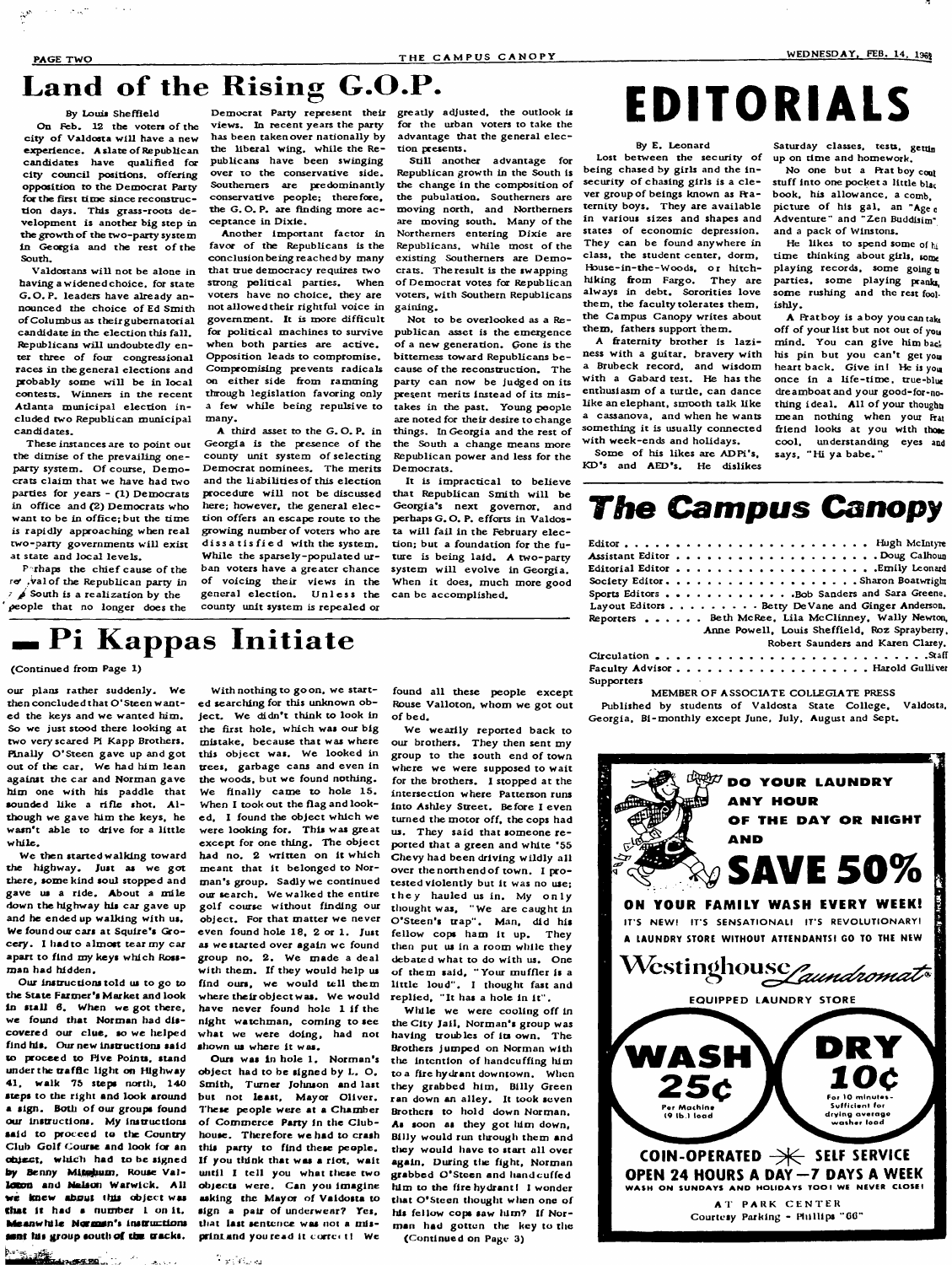#### EINESDAY, FEB. 14, 1962

## Continued from Page 1)

lieldfr. and Wesley Chason Whiticld

SOPHOMORE CLASS Mtry Charlene Bates, Wilda Tarl Britt, Suzanne Brown, Henry Vayie Bruce, Barbara Ann Buter. Patricia Cochran, Lillian Vatri ia Creed, John Albert Crowe r., Nancy Charlotte Hortman, Yous as Glynn Jones Jr., Sharon :. Incaster, Sandra Faye Lee, **Net Patricia Loeb**, Ramona Glee .tc Gaun, James Earl McKinney, oyor Rowan Mathis, Geneva Parker, Daniel Ira Poole, Nancy Cathyn Pope, Annette Pradford agdn, Kathryn Louise Sands, ulia Gretchen Schroer, Nancy oyq Spell, Luther Lamar Tomintel. Sylvia Carole Tucker, metyn Webb, Leon Austin Wilon II. Winnie Selina Wisenbaker nd .idith Elaine Youngblood. **FRESHMAN CLASS** 

Jin Joseph Allen, Bobby Jack Immong, Tolliver Monroe Atinsta Jr., Judy Bland, Charles laniall Bradwell, Jim Campail Buie, Gerald C. Clements ., Ruby Linda Cowart, Alice aye Davis, Diane Camilla iels, Edna Jane Garwood, Rayion Kenneth Giddens, Sarah nd Giddens, James Furman own, Carol Gene Green, ha otte Deen Haltom and Ken-

#### **MUers Visits**

H day, Jan. 5, John McCoy, mix pre-med student at Emory, an ported members of the BSU ie beautiful land of Hawaii a the colorful and picturesque ids he took while serving as a in ner missionary in 1961. The epi dition took off from the BSU enter and visited high spots in isteyland and Moultrie, Ga. as 20, 1962. el before landing for food and di wship.

Hiving spoken earlier at noonm devotions, John stressed again tet importance of summer mison and the need for individual et ficy and approved the BSU's its'est in this area.

neth V. Hollingsworth.

Beverly Ann Ingram, John E. Lancaster, Susan Leonard, Gerald Allard Lott, Mary Rebecca Lovett, Shirley Irene McMillan; julia Pinda Mayer. Thomas S. Milner. Katherine O'Shann Morton, Dohna Maxine Ozaki, Virginia Johns Parker, Clyde Eugenia Rogers, Madeleine Irene Schwartz, Mary Frances Sellers, Sandra Carlene Sessions, Barbara Lee Smith, Maryzell Smith, Adriene Joy Spieler. Jacquelyn Eloise Stone. Derby Leoner Ulloa, Margaret Nelson Van Horn, Judy I. Wade, Betty Carolyn Wilkinson and Leah Elizabeth Wingate.

SPECIAL

Epp Koern.

#### THE CAMPUS CANOPY

' OF ANNE FRANK  $(Continued from Page 1)$ hours even when strangers were working in the warehouse downstairs, never stood by a window during daylight, never discarded rubbish that might betray them, never drew water or flushed the toilet when there was anyone else in the building, never did anything that might indicate that the attic was anything except an abandoned storehouse.

prove it.

ring.

the world if it were merely a re-

cord of events and techniques.

Pundamentally, it is a portrait of

adolescence. The privations and

the emotional strains of the secret

household are hardly more than

background. In the foreground is

the figure of an enchanting girl.

Her vitality rushes at the reader.

Anne's inner life flourishes. She

had every reason to look forward

to the career of a writer. For her

diary is an extraordinary mirror

of a human being on the threshold

of life-temperamental, impul-

sive, brash, but also intelligent.

thoughtful, affectionate and aspi-

eight drafts of The Diary of Anne

Frank before they felt that they

had represented Anne fairly. Al-

though they have quoted lines

from the diary, the play is vir-

tually an independent work. The

diary is subjective. But Mr. and

Mrs. Hackett have had to create

a play that takes an objective.

But Mr. and Mrs. Hackett have

had to create a play that takes an

Mr. and Mrs. Hackett wrote

If eight people of different ages and from different families had succeeded in maintaining such a sensational secret for a week. it would have seemed remarkable.

Wonder By Roz Sprayberry - - why "Twinkle Toes" Gary Smith knows about "spook lights"

- near Alma, Georgia?
- - what happened to Bill Summerford's interest in Tifton? - - why every Alpha Xi Delta on campus was at the House-In-The-
	- Woods at 10 a.m. Saturday morning, Jan. 19?
- where Gene Kiff and Jan Rogers walked one Friday night?
- - why Norma Lou Maxwell and Joe Tomberlin grin all the time?
- what Norman Bennet was doing hand-cuffed to a fire hydrant
- uptown? That's one way to get attention; right, Norman? why Martha Register was spending the night in Ashley Hall one Priday night?
- what Bruce Greene finds so interesting in the back seat at the drive-in on Saturday nights?
- why most college students went to see "Twist Around the Clock"? - why Jerry Waites fell out of a tree?
- why all the boys are growing beards this is the New Frontier?? - what Barbara Gotchey has written on the little calendar in their
	- kitchen appointments, uh, Barb?

Initiates -Pi Kappas Initiate

By Roz Sprayberry

To end a week of pre-initiation activities, the Alpha Xi Delta Sorority held its Initiation Ceremony at the Women's Club Building Saturday afternoon, Jan.

Those pledges entering into sisterhood were: Chris Gleaton, Jane McCrea, Donna Ozaki, Judy Postell, Sandra Riggins and Carolyn Sweat.

After the initiation, Gene Kiff was crowned "Queen for a Night", and refreshments were served.

(Continued from Page 2) handcuffs O'Steen would still be there, but the key was in O'Steen's mouth. When Norman tried to get it, he almost lost a finger.

After he finally got loose, O'Steen came and rescued us. Then we all went to John Brown's house. Guess what happened to me next? The Brothers suddenly jumped me and I ended up handcuffed to Joe Rossman. Then we got left at Remerton. This was bad enough itself, but Rossman

had to run all the way back to Brown's house. He nearly drug me to death. Now I can say that I have had everything happen to me! If spite of this we all had a blast. I think the Pledges had more fun than the Brothers. On Saturday afternoon after formal initiation we became Brothers of Pi Kappa Phi.

But to have kept the secret for objective point of view toward two years and a month would a group of people of whom Anne seem fantastic if the diary and is only one, and not necessarily other records did not exist to the pivotal one. In the organization and management of the The diary would not have such household, Anne's father is the a deep hold on the affections of decisive character. Mr. and Mrs. Hackett have had to find concrete devices for explaining traits of character that are only described in the diary. They have had to concentrate intangible movement in specific dramatic acts. They have had to put the diary in perspective against the events of history that occurred after the police raided the attic in 1944. Most of all, they have had to provide a beginning, middle and end.

> The reader of the diary is hardly aware of what they have done, the craftsmanship and writing are so unobtrusive. The play is neither heroic nor sentimental. Written in a subdued key, without pointing a moral; it chronicles the plain details of a strange adventure, some of it distressing, some of it humorous, but all of it warm, simple and affecting. Although Mr. and Mrs. Hackett have contributed craftsmanship, they have not lost the flow of Anne's character.

The CONSTITUTION SAYS THAT A PRESIDENT MUST BE A NATIVE AMERICAN, YET OUR EIGHTH PRESIDENT MARTIN VAN BUREN WAS THE FIRST TO BE BORN UNDER THE AMERICAN FLAG! (THE PRECEDING SEVEN WERE BORN BEFORE THE REVOLUTION.)

#### **BARESIDENTS IN I YEARS**

IN 1881 JAMESA GARFIELD IN 1881 UAMES A GARETELO<br>SUCCEDED RUTHERFORD HAYES.<br>LESS THAN 4 MONTHS AFTER<br>GARETELO'S INAUGURATION HE<br>WAS SHOT...HE DIED IN SECTED<br>ASSUMED THE OFFICE.

COPYRIGHT C 1961, THE COCA-COLA COMPANY, COCA-COLA AND COKE ARE REGISTERED TRADEMARKS





PAGE THREE